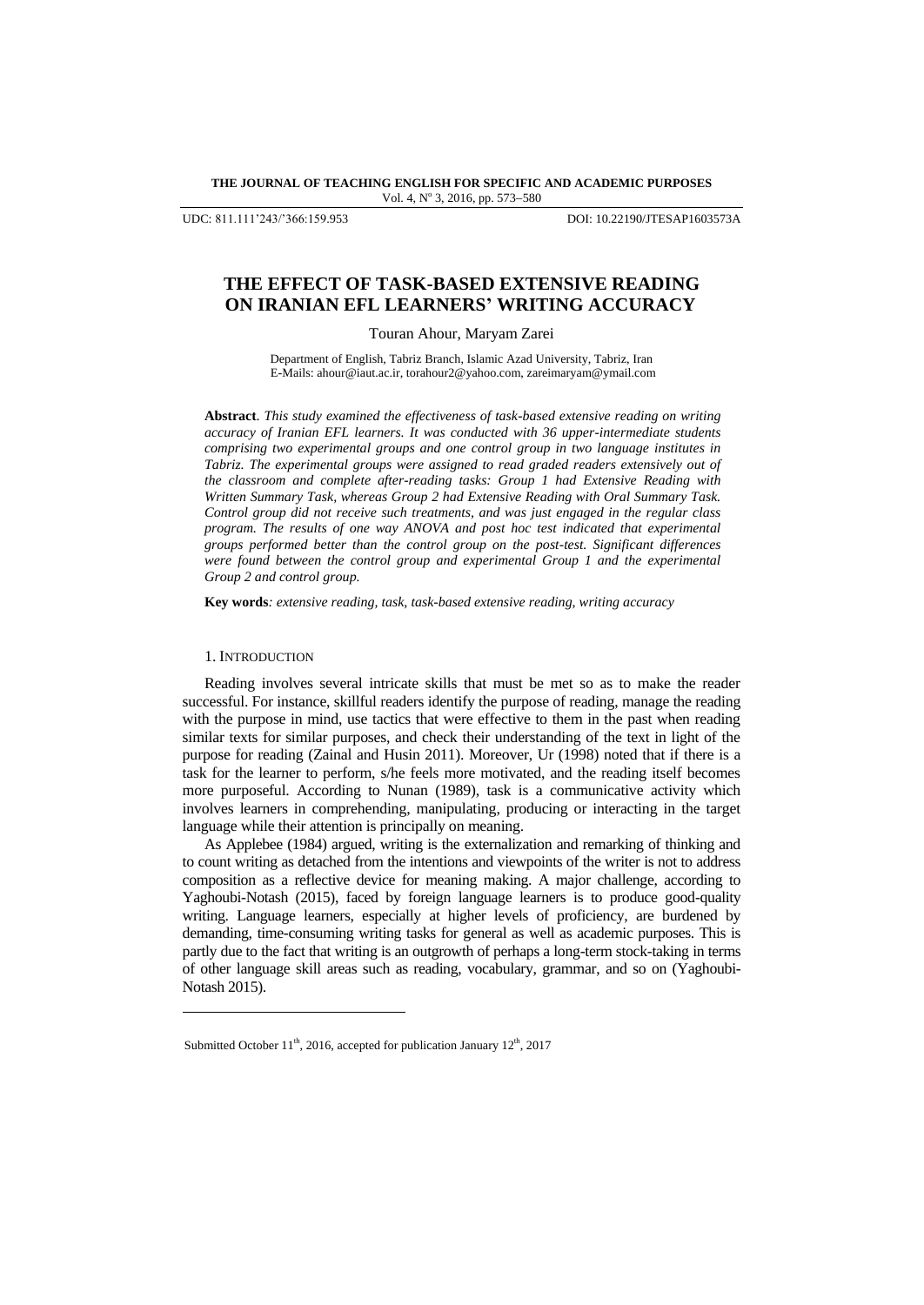## 574 T. AHOUR, M. ZAREI

Hamadouche (2010) mentioned that some criteria in different aspects of writing including content, organization, vocabulary, spelling, punctuation and accuracy are essential for writing and these criteria make the writing task a difficult one. According to Richards, Platt, and Platt, "writing accuracy refers to the ability to produce grammatically correct sentences but may not include the ability to write fluently" (1992:142). Larsen-Freeman (2003) also asserted that grammatical accuracy, in writing, is required to ensure the writer's intended message and to avoid communicative misunderstanding.

Tsai (2006) stressed the importance of linking writing and reading in college EFL courses. He stated that teachers of English as a foreign or second language have managed to teach writing and reading independently from each other. Nevertheless, writing and reading share similar features and learners are more likely to benefit from the teaching program that makes writing and reading activities go hand-in-hand in such a way that complete each other. Implementing this concept in real teaching conditions would not be a problematic challenge when EFL writing teachers consider students' needs, are conscious of the advantages of the reading-writing connection, and wisely devise teaching practices (Tsai 2006). Besides, Hedgcock and Ferris (2009), supporting extensive reading (ER) programs, suggested that having the types of background knowledge through these types of reading programs is not only helpful to L2 production but indispensable to it. Extensive reading generally involves rapid reading of large quantities of material or longer readings with the focus generally on the meaning of what is being read (Carrel and Carson 1997). Bell (1998) stressed that reading extensively offers teacher engagement in a concentrated and encouraging reading program to direct students along a passage to be independent and resourceful in their reading and language learning, and furthermore to be well-improved and naturally-respondent to form texts, thoughts and ideas in writing.

Since writing is an important but at the same time difficult skill in learning a new language, ample research has been conducted to help students improve this ability. Shahan and Lomax (1986) suggested three models explaining the writing-reading relationship. Their models contained the interaction of writing and reading, reading-to-write, and writing-to-read. They used path analysis to investigate the impact of reading on writing. The results showed that the reading-to-write was superior to the other two models.

Al-Mansour and Al-Shorman (2014) assigned students into experimental and control groups in order to assess the effect of the extensive reading program on the writing performance of the Saudi EFL university students. Results indicated that the extensive reading program had a significant positive effect on learners' writing performance. Salehi, Asgari and Amini (2015) investigated the impact of extensive reading on the writing performance of Iranian EFL pre-university students. The achievement of the experimental group, measured by the difference between the pre-test and the post-test, was meaningfully better than that of the control group. This indicated that the extensive reading significantly improved EFL learners' writing performance.

Smith (2003) in his study on elementary school children found out that when children read more narrative texts such as short stories, fiction books, and poems, they raise their concern over structure and function of expository texts. He also claimed that topical bibliography and commentary could incorporate expository texts into school curriculum, which are considered a rewarding experience and a primary function for students to enhance their expository writing. Shen (2009) surveyed the effects of a reading-writing linking project on the freshmen EFL college students who studied English as an obligatory subject. The results of the study showed that the learners' mastery developed not only in critical thinking but also in linguistic progress as well as in personal growth.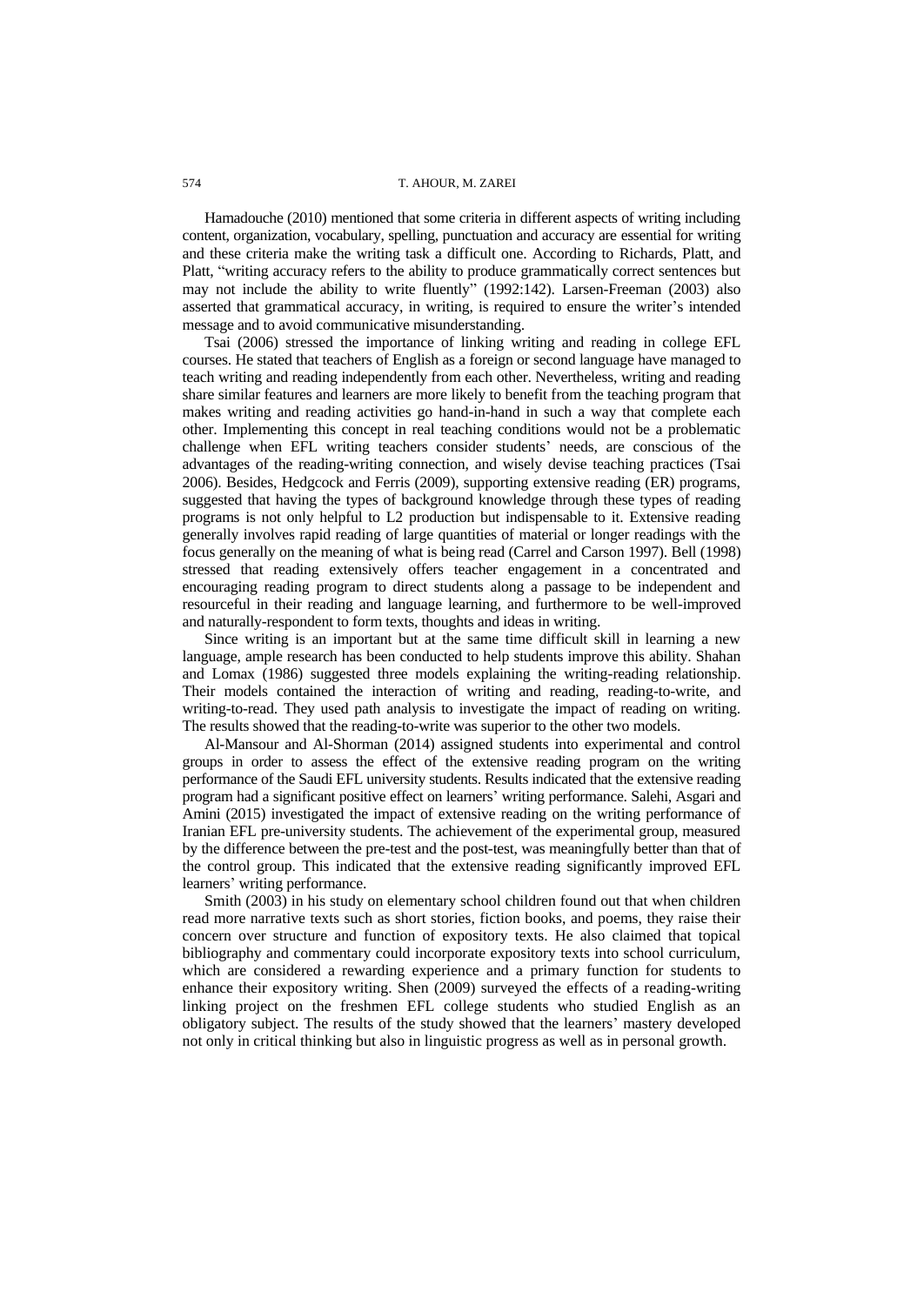Chuenchaichon (2011) investigated the development of paragraph writing skills in EFL writers through the use of a reading-into-writing method. The study results showed that the reading-into-writing method had a positive impact on the paragraph level writing development of these learners. The students of the experimental group tended to use more compound sentences and more complex sentences in their writing. This might be attributed to the fact that they had more chance of reading texts containing compound and complex sentences.

Lee and Hsu (2009) examined the impact of ER on less successful students' writing in a Taiwanese university. In the measurement of their writing, five subscales were included: content, vocabulary organization, mechanics and language use. The same numbers of writing assignments were done by all of the students in a writing class. The results indicated that reading has a strong effect on writing and fluency. Having a longer duration was essential in having better results and this study confirmed that the longer the period of ER program, the better the writing development.

Although a multitude of studies have been undertaken to investigate the impact of extensive reading on different language skills (writing, speaking, etc.) and subskills (vocabulary, grammar, etc.) as noted above, the influence of task-based extensive reading on writing performance of EFL learners is an under-researched area. Accordingly, this study was planned to connect some types of language tasks to extensive reading programs in order to investigate their influences on writing accuracy of Iranian EFL learners. To this end, the following research question was posed: Does task-based extensive reading have a significant effect on Iranian EFL learners' writing accuracy?

#### 2. METHOD

## **2.1. Participants**

Three classes from two private language institutes in Tabriz, one of the largest cities in Iran, participated in this study. The participants were 36 female students at upper intermediate level. Their age ranged from 17 to 25 and their native language was Turkish Azari. They belonged to three classes whose homogeneity was considered with a pre-test by the researchers. Then, they were randomly assigned into 2 experimental groups and 1 control group, each with 12 students.

# **2.2. Instruments**

Since the researchers decided to measure students' accuracy in narrative writing, they asked the students to use the graded readers in levels 4 or 5 for out of class extensive reading program. An appropriate text, as Eskey (2005) suggested, needs to be slightly difficult for the learners' reading ability. In other words, it should meet Krashen's i+1 standard for comprehensibility. The graded readers written in stages satisfy this requirement. According to Coady (1997), the graded readers are useful for English language learners because they provide learners with repeated exposure to vocabulary and syntactic structures.

The researchers for both the pre- and post- test chose narrative writing to be in harmony with the type of extensive reading materials (i.e., story books) used by the experimental groups. The participants, in both pre-test and post-test, received four different writing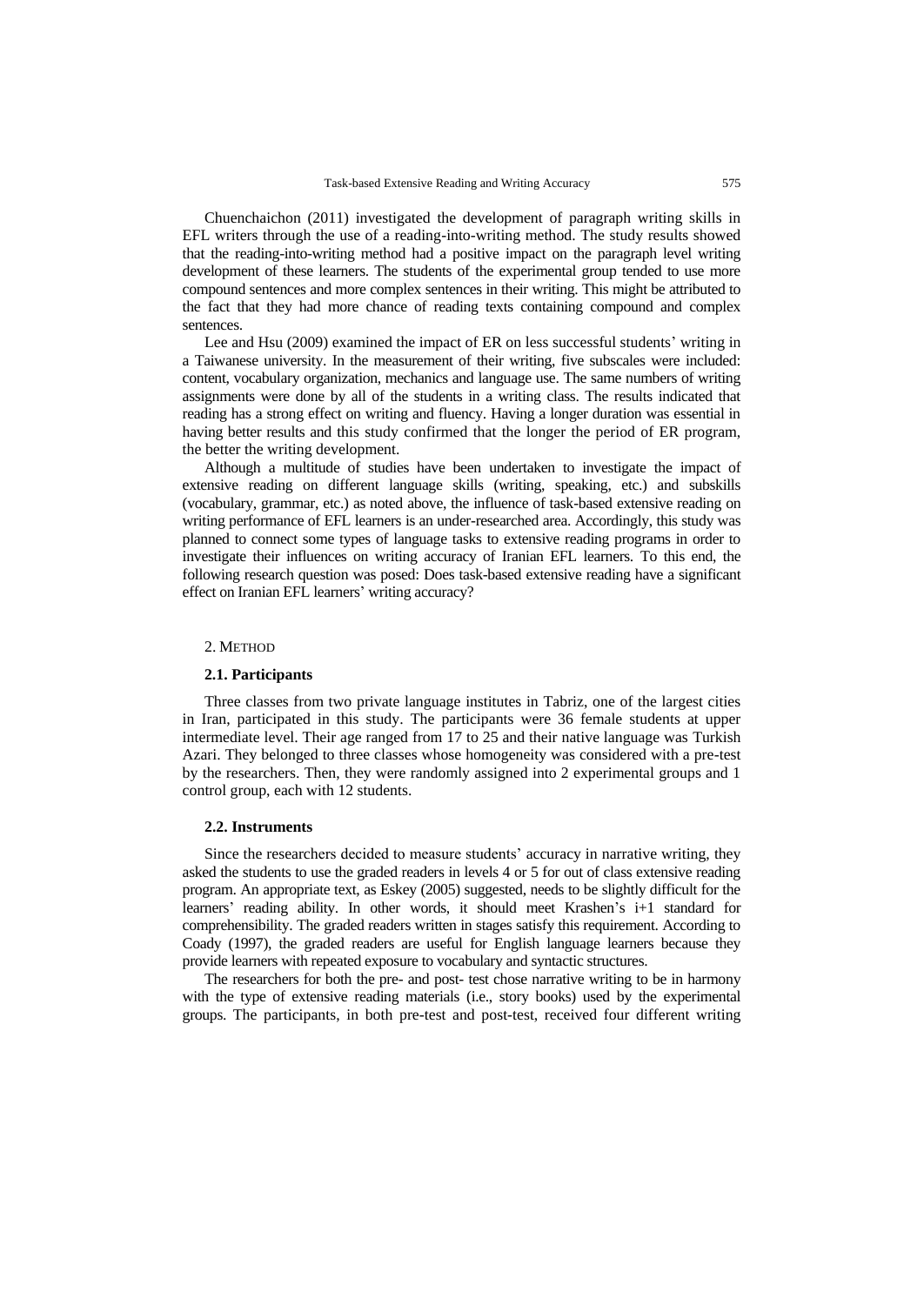# 576 T. AHOUR, M. ZAREI

topics from which they were supposed to choose one and write about it. Topics were selected from Writing Power (White 2003). The topics for the pre-test were:

- 1. A special gift I gave or received
- 2. A difficult decision I had to make
- 3. A favorite childhood memory
- 4. A mistake that taught me an important lesson

And the post-test topics were:

- 1. The best celebration you have ever had
- 2. Your first day in school or college
- 3. Falling in love and marriage
- 4. A day that you will never forget

#### **2.3. Procedure**

Before starting the main study, the researchers conducted a pre-test, which was a narrative writing, for three classes in order to get the initial scores for the students' writing accuracy. Participants were supposed to write at least three paragraphs, each containing at most 10 clauses. These papers were corrected by two scorers in order to increase the reliability of the scoring. The inter-rater reliability was calculated through Pearson Product-Moment correlation and an acceptable reliability (r=.761) was obtained. The results of ANOVA for the pre-test indicated that the three classes were homogeneous regarding writing accuracy.

After ensuring that there was not any significant difference between the classes, we randomly assigned them into three groups, two experimental groups and one control group. Prior to giving treatment to experimental groups, the basic objectives of the program were explicitly told to the students. The researchers decided to deal with the issue directly and provide them with a comprehensive introduction. They were informed of the benefits of extensive reading and how an extensive reading program works.

The treatment for the experimental groups started by assigning each of the participants in experimental groups to finish a story book which was a graded reader in levels 4 or 5 outside of the class every week. By the end of a two-month semester, they were supposed to finish eight story books. The treatment for the experimental groups differed in the type of task that they had to complete after reading stories. That is, one experimental group (Group 1) was asked to present the written summary including the general idea of the story to the teacher every session. Whereas, the other experimental group (Group 2) was required to present an oral summary of the story, and comment on the story's organization and characters of the story orally to the class every session. Hence, group 1 had Extensive Reading with Written Summary Task, whereas group 2 had Extensive Reading with Oral Summary Task. Experimental groups went through all the above mentioned steps twice a week. One third of the class time was allocated to their presentations with regard to these programs and the rest to the usual class programs.

While the experimental groups were having the opportunity to read more texts (stories) for pleasure and general idea and complete after-reading tasks, the control group (Group 3) was engaged in the regular class program. In the last session, a post-test in the form of narrative writing was administered to investigate the effectiveness of task-based extensive reading training on writing accuracy. The students were given 60 minutes to write about one of the given topics which they favored. The papers were scored by two raters to obtain the inter-rater reliability. The reliability of the scoring was met through inter-rater reliability as (r=.806). The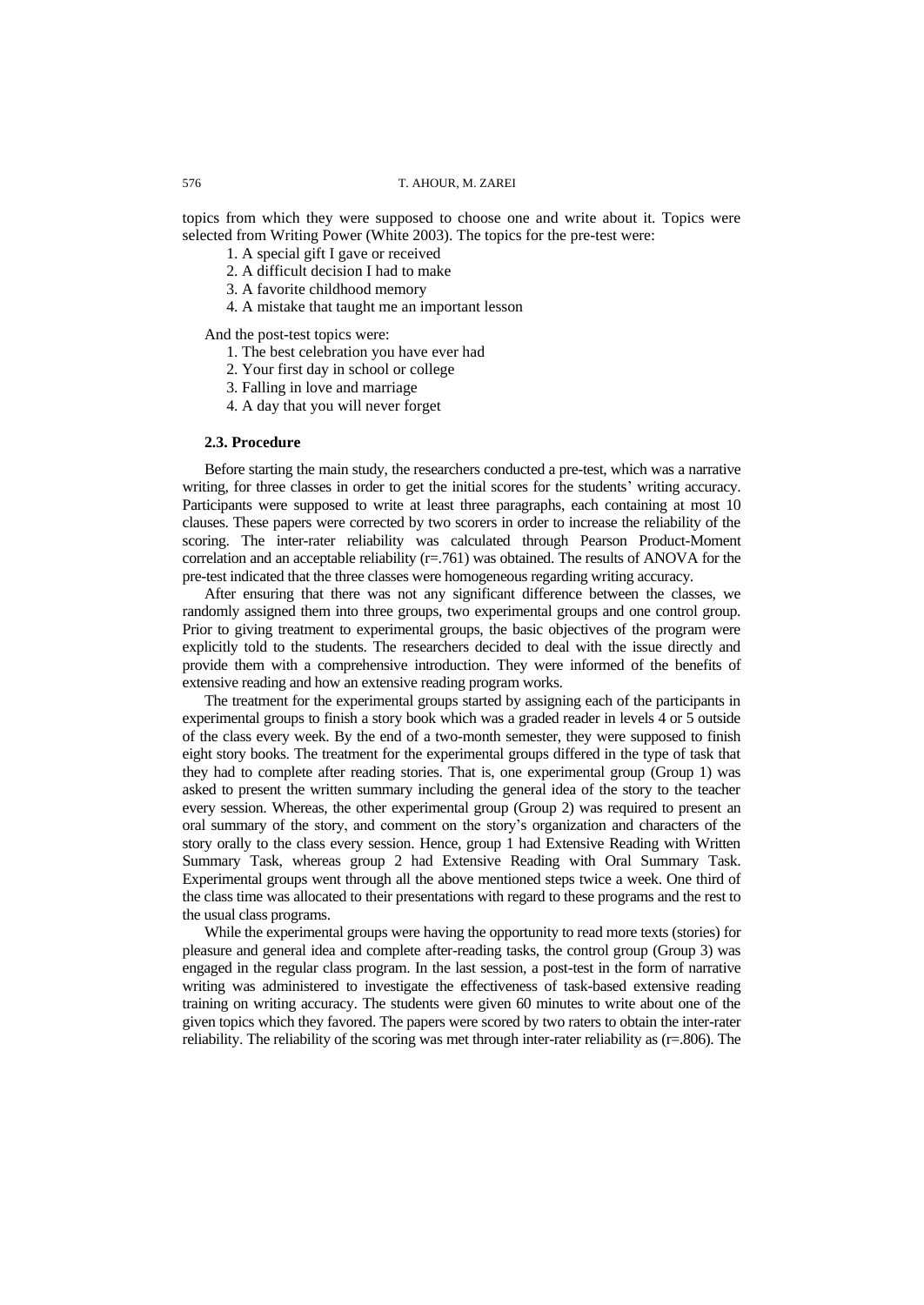average of the scores of two raters was considered in the statistical analyses. Writings were corrected for accuracy using the ratio of error-free clauses per total clauses (EFC/C). Following Frear and Chiu (2015) and Wiggleworth (2008), who reported that EFC/C is the most precise measure of writing accuracy that we currently have, we applied that formula in our study as well. All errors related to spelling and punctuation were excluded.

## **2.4. Data analysis**

To obtain and compare the mean scores of the three groups, the researchers applied descriptive statistics and analysis of variance (ANOVA). Moreover, to have a detailed comparison between the groups, we employed a post hoc test.

#### 3. RESULTS

 To determine the homogeneity of the participants regarding their writing accuracy on the pre-test, the researchers conducted a one-way ANOVA. Table 1 represents the results.

Table1 Results of ANOVA for mean comparison of the three groups on the pre-test

| Groups         |       | SD   | $\boldsymbol{a}$ |       |     |
|----------------|-------|------|------------------|-------|-----|
| Group 1        | 14.41 | 1.56 |                  |       |     |
| Group 2        | 15.15 | 1.08 |                  |       |     |
| Group 3        | 13.87 | 1.75 |                  |       |     |
| Between groups |       |      |                  | 2.223 | 124 |

*Note.* Group 1=Extensive Reading with Written Summary Task, Group 2= Extensive Reading with Oral Summary Task, Group 3=control

Table 1 shows that the difference between the groups on the pre-test is not statistically significant (F  $(2, 33) = 2.223$ , p = .124). Thus, as there was no statistically significant difference between the groups on the pre-test, the three groups were assumed equivalent.

To answer the research question - Does task-based extensive reading have a significant effect on Iranian EFL learners' writing accuracy?, the researchers calculated descriptive statistics and ran a one-way ANOVA for the three groups of the study. Results are presented in Table 2.

Table 2 Results of ANOVA for mean comparison of the three groups on the post-test

| Groups         | M     | SD   | a <sub>1</sub> |       |      |
|----------------|-------|------|----------------|-------|------|
| Group 1        | 18.16 | 1.58 |                |       |      |
| Group 2        | 19.29 | !.11 |                |       |      |
| Group 3        | 14.04 | າ າາ |                |       |      |
| Between groups |       |      |                | 5.108 | .012 |

*Note.* Group 1=Extensive Reading with Written Summary Task,

Group 2= Extensive Reading with Oral Summary Task, Group 3=control

Results of one-way ANOVA indicated there were significant differences between the groups on the post-test,  $(F (2, 33) = 5.108, p = .012)$ . As Table 2 indicates, Group 1  $(M=18.16, SD= 1.58)$  and Group 2  $(M=19.29, SD= 1.11)$  outperformed the control group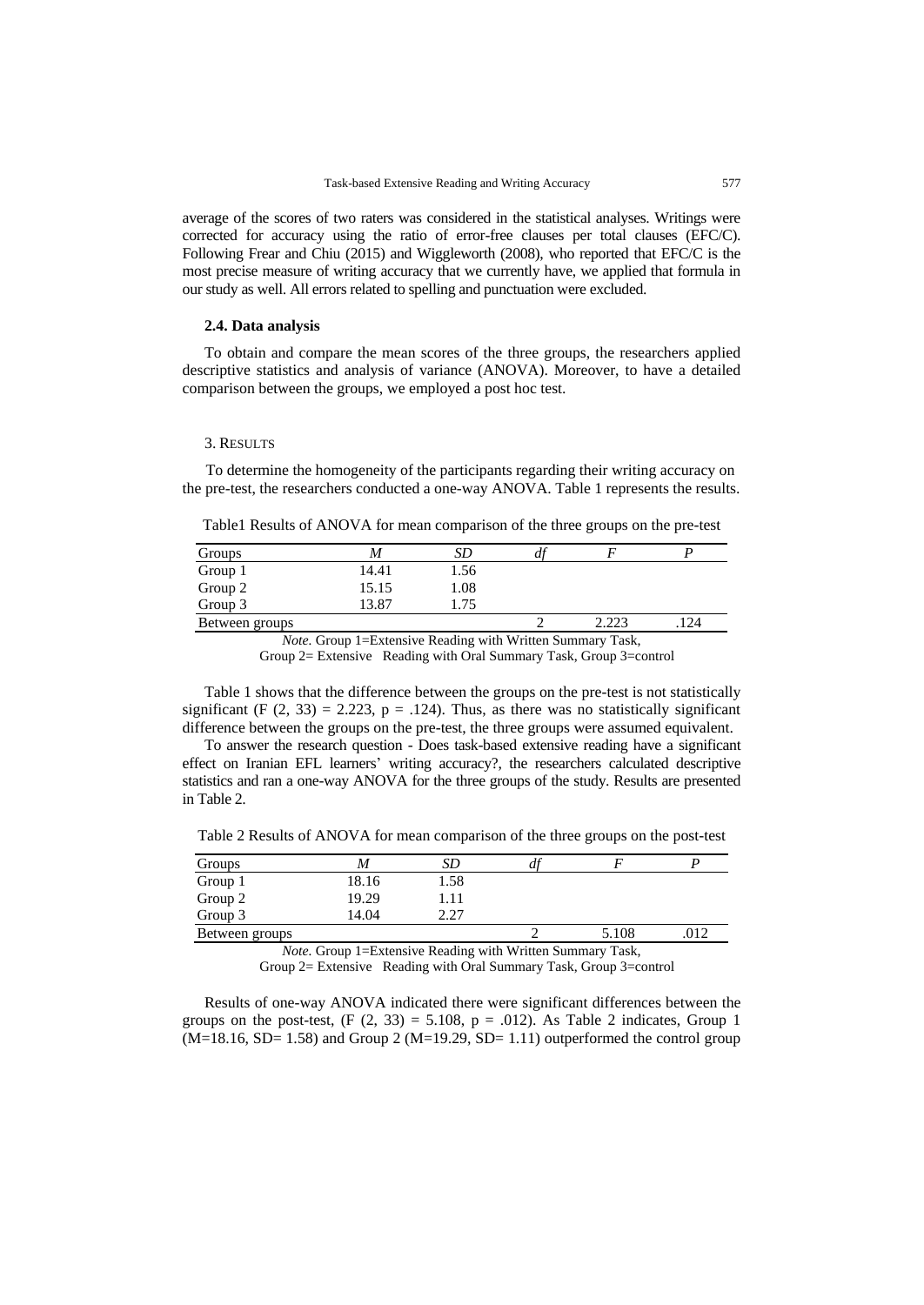## 578 T. AHOUR, M. ZAREI

(M=14.04, SD=2.27). In order to find which group's mean was significantly higher than the others, Tukey's Post Hoc test was carried out (see Table 3).

Table 3 Results of Post hoc for comparison of the groups

|                  | Mean difference | Standard error |      |
|------------------|-----------------|----------------|------|
| Group 1- Group 2 | $1.13 -$        | .619           | .261 |
| Group 2- Group 3 | 5.25            | .126           | .008 |
| Group 3- Group 1 |                 | 553            | 015  |

*Note.* Group 1=Extensive Reading with Written Summary Task,

Group 2= Extensive Reading with Oral Summary Task, Group 3=control

The Tukey post hoc test, as Table 3 shows, revealed no significant differences between the two treatment groups ( $p = 261$ ). However, significant differences were found between the control group and experimental Group 1 ( $p=.015$ ,  $p<.005$ ) and the experimental Group 2 and control group ( $p=.008$ ,  $p<.005$ ).

# 4. DISSCUSSION AND CONCLUSION

The present study set out to investigate the impact of two types of tasks in an extensive reading program on the writing accuracy of Iranian EFL learners. Results indicated that there was a statistically significant difference between the experimental groups and the control group on the posttest in favor of the experimental groups. Comparing the experimental groups, the second group outperformed the first group. That is, the effect of presenting the extensive reading materials (stories) orally and commenting on their organization was better than that of just providing their written summary. However, their mean difference was not too significant. The significant differences were found between treatment Group 2 and Group 3 and Group 3 and treatment Group 1.

The results obtained from the study revealed that the treatment which is task-based extensive reading training can work in Iranian EFL contexts. A possible reason for this might be that the learners had more chance of reading and working with texts of various structures and word forms. Moreover, extensive reading followed by doing tasks could have increased EFL learners' confidence and motivation for language learning in general and for improvement of writing accuracy in particular.

Using extensive reading as a method of developing writing ability is a notion for which numerous researchers have found optimistic results (e.g., Al-Mansour and Al-Shorman 2014, Chuenchaichon 2011, Lee and Hsu 2009, Salehi, Asgari and Amini 2015, Smith 2003). Each of these studies considered the effectiveness of extensive reading on writing performance of students in different proficiency levels but did not combine their programs with task-based performance. Results showed that extensive reading had a significant positive effect on learners' writing performance.

It is hoped that the results of this study which has taken into consideration both tasks and extensive reading have benefits for students and teachers, as well as curriculum designers. It emphasizes the need for time management programs along with a wellstructured curriculum in order to teach reading courses extensively to students. The findings may open the mind of the students towards the importance of task-based extensive reading in their writing performance. Besides, teachers can better understand the issue and integrate it into their classroom routine in general and in the writing class in particular.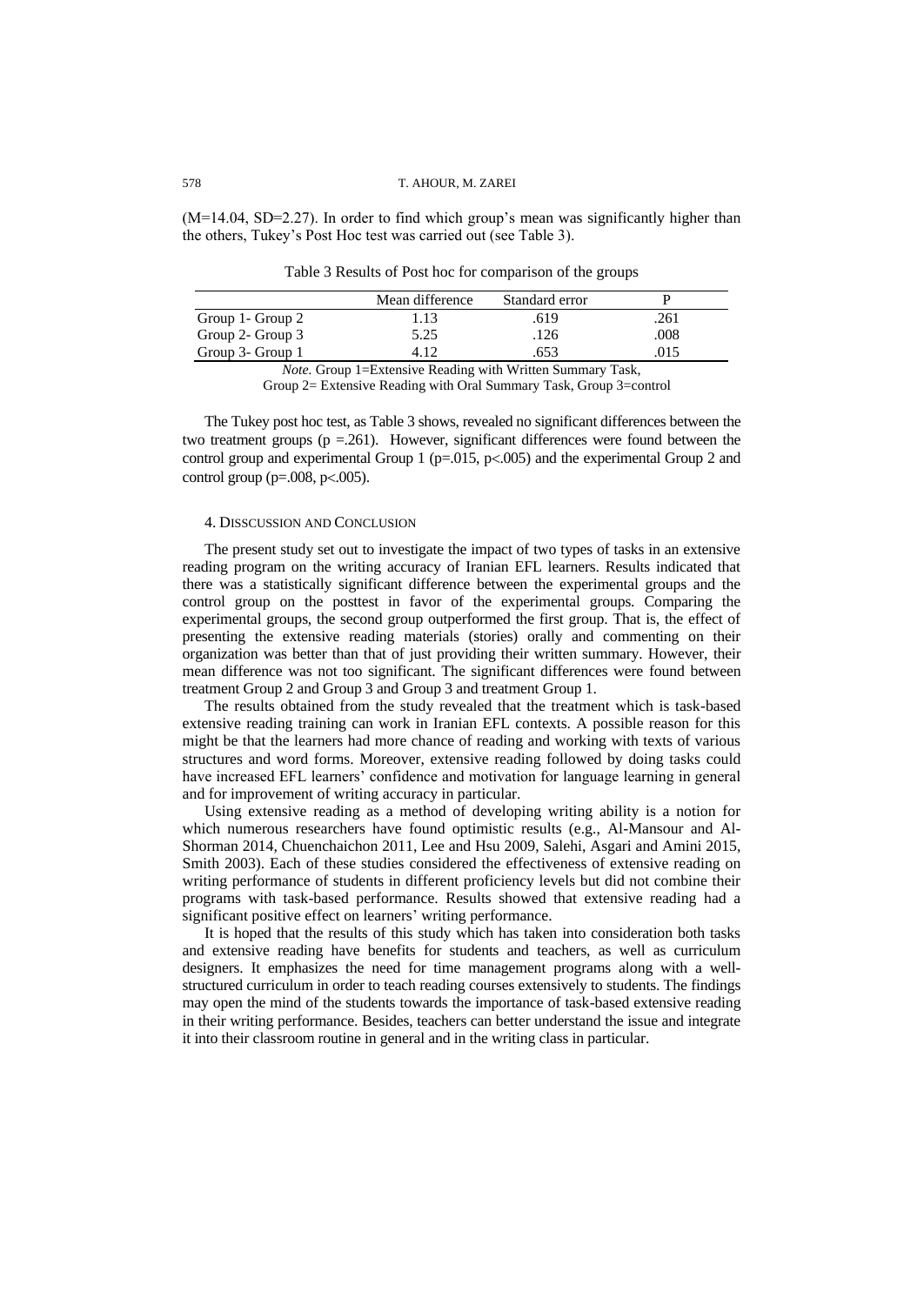#### **REFERENCES**

- Al- Mansour, Nasser S., and Ra'ed A. Al-Shorman."The Effect of an Extensive Reading Program on the Writing Performance of Saudi EFL University Students." *International Journal of Linguistics* 6 (2014): 258-275. Accessed September 26, 2015. doi: 10.5296/ijl.v6i2.5551
- Applebee, Arthur N." Writing and Reasoning." *Review of Educational Research* 54 (1984): 577-596. Accessed October 11, 2015. doi: 10.3102/00346543054004577
- Bell, Timothy. "Extensive Reading: Why? And How." Accessed September 26, 2015. http://www.aitech.ae. jp/~ itesl /Articles/Bell-Reading.html
- Carrell, Patricia L., and Joan G. Carson."Extensive and Intensive Reading in an EAP Setting." *English for Specific Purposes* 16 (1997): 47-60.
- Chuenchaichon, Yutthasak."Impact of Intensive Reading on the Written Performance of Thai University EFL Writers." *Language Studies Working Papers* 3 (2011): 3-14.
- Coady, James. "L2 Vocabulary through Extensive Reading." In *Second Language Vocabulary Acquisition*, edited by James Coady and Thomas Huckin, 221-231. Cambridge: Cambridge University Press 1997.
- Eskey, David E." Reading in a second language." In *Handbook of Research in Second Language Teaching and Learning*, edited by Eli Hinkel, 563-580. Mahwah, NJ: Lawrence Erlbaum Associates 2005.
- Frears, David, and Yi-hi Chiu. "The Effect of Focused and Unfocused Indirect Written Corrective Feedback on EFL Learners' Accuracy in New Pieces of Writing." *System* 53 (2015): 24-34.
- Hedgcock, John, and Dana R. Ferris. *Teaching Readers of English: Students, Texts, and Context*. NewYork, NY: Routledge, 2009.
- Janovsky Angela*."* What isNarrative Writing? [Definition, Types, Characteristics."](http://www.google.com/url?sa=t&rct=j&q=&esrc=s&source=web&cd=1&ved=0CB0QFjAAahUKEwinjM3wyNvIAhVFuxQKHV-qBvo&url=http%3A%2F%2Fstudy.com%2Facademy%2Flesson%2Fwhat-is-narrative-writing-definition-types-characteristics-examples.html&usg=AFQjCNFv2SfIOYcwrrxlMRYCKedCWfrP9A&cad=rja) Accessed October 14, 2015. [http://study.com/academy/lesson/what-is-narrative-writing](http://study.com/academy/lesson/what-is-narrative-writing-definition-types-)[definition-types-c](http://study.com/academy/lesson/what-is-narrative-writing-definition-types-)haracteristics-examples.html
- Larsen-Freeman, Diane. *Teaching Language from Grammar to Grammaring. Canada:*  Thomson Heinle, 2003.
- Lee, Sy-ying, and Ying Y. Hsu. "Determining the Crucial Characteristics of Extensive Reading Program: The impact of Extensive Reading on EFL Writing." *IJFLT* 13 (2009): 12-20.
- Nunan, David. *Designing Tasks for the Communicative Classroom*. Cambridge: Cambridge University Press, 1989.
- Richards, Jack C., John Platt, and Heidi Platt. *Longman Dictionary of Language Teaching and Applied Linguistics*. England: Longman, 1992.
- Salehi, Hadi, Masoud Asgari, and Mahdi Amini. "Impacts of the Extensive Reading Texts on the Writing Performance of Iranian EFL Pre-university Students." *Asian Journal of Education and E-Learning* 3 (2015): 306-316. Accessed September 16, 2015. *www.ajouronline. com/index.php?journal=AJEEL&page=article.*
- Shahan, Timothy, and Richard G. Lomax. "An Analysis and Comparison of Theoretical Models of the Reading-Writing Relationship." *Journal of Educational Psychology* 78 (1986): 196-212. Accessed September 16, 2015. doi: 10.1037/0022-0663.78.2.116
- Shen, Ming Y. "Reading-Writing Connection for EFL College Learners' Literacy Development." *Asian EFL Journal* 11 (2009): 87-106. Accessed August 28, 2015. http://www.asian-efl-journal.com.